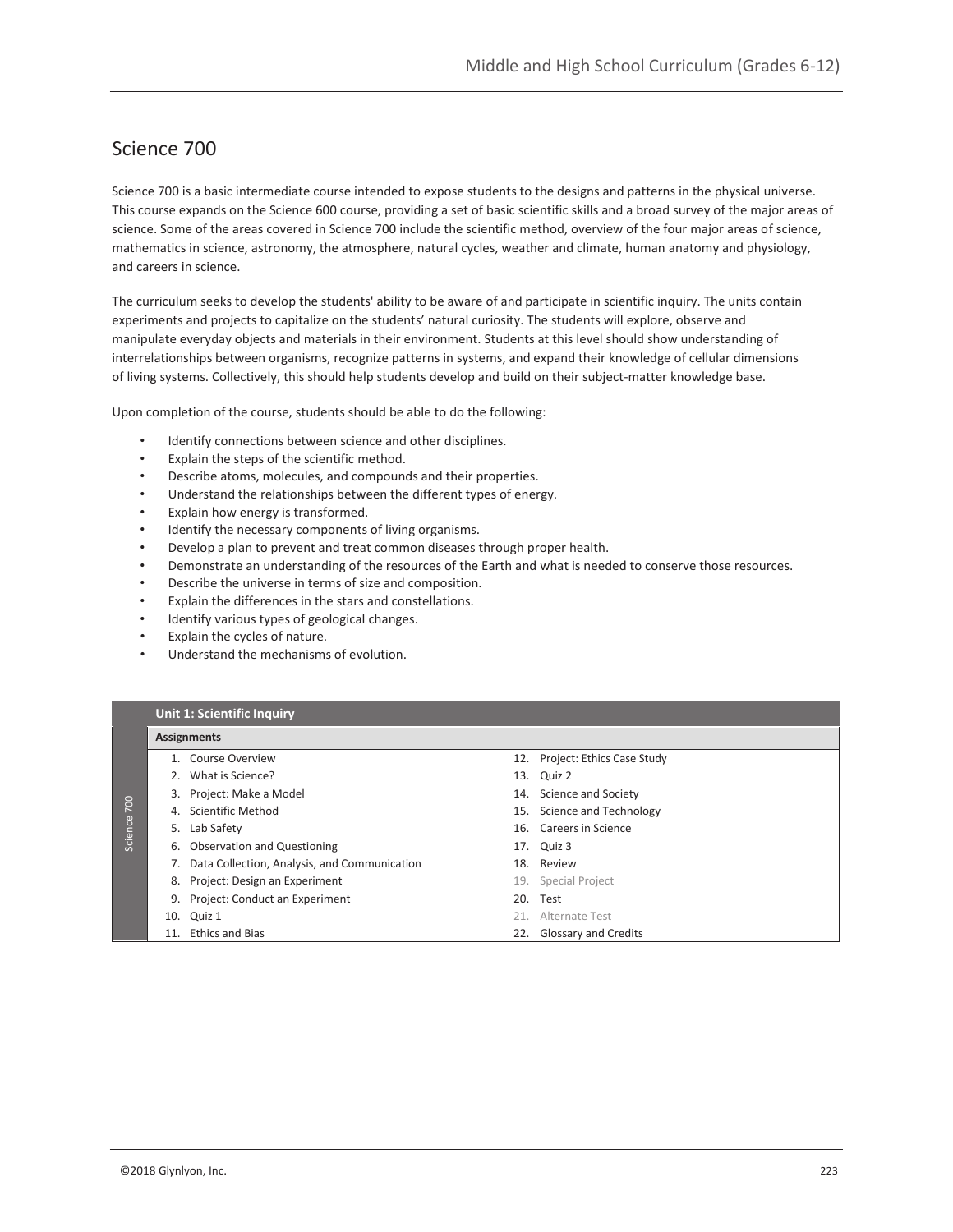|             |     | <b>Unit 2: Matter</b>           |     |                                       |  |  |  |  |
|-------------|-----|---------------------------------|-----|---------------------------------------|--|--|--|--|
|             |     | <b>Assignments</b>              |     |                                       |  |  |  |  |
|             | 1.  | Atoms, Molecules, and Compounds | 11. | <b>Chemical Reactions</b>             |  |  |  |  |
| 700         | 2.  | Elements                        | 12. | <b>Experiment: Chemical Reactions</b> |  |  |  |  |
|             | 3.  | <b>Essential Elements</b>       | 13. | <b>Chemical Application</b>           |  |  |  |  |
| Scienc<br>e | 4.  | Quiz 1                          | 14. | Petroleum Uses                        |  |  |  |  |
|             | 5.  | lons                            | 15. | Quiz 3                                |  |  |  |  |
|             | 6.  | Mixtures and Solutions          | 16. | Review                                |  |  |  |  |
|             | 7.  | Experiment: Chromatography      | 17. | Special Project                       |  |  |  |  |
|             | 8.  | <b>States of Matter</b>         | 18. | Test                                  |  |  |  |  |
|             | 9.  | Quiz 2                          | 19. | Alternate Test                        |  |  |  |  |
|             | 10. | Phase Change                    | 20. | Glossary and Credits                  |  |  |  |  |

**Unit 3: Energy and Motion**

|               |     | <b>Assignments</b>                   |     |                                   |
|---------------|-----|--------------------------------------|-----|-----------------------------------|
|               |     | 1. Energy                            | 13. | Force                             |
|               |     | 2. Heat                              | 14. | <b>Experiment: Air Resistance</b> |
|               |     | 3. Experiment: Heat Transfer         | 15. | Gravity                           |
| 700           |     | 4. Light                             | 16. | Newton's Laws of Motion           |
| $\frac{1}{2}$ |     | 5. Quiz 1                            | 17. | Project: Newton's Laws            |
|               | 6.  | Sound                                | 18. | Quiz 3                            |
|               | 7.  | <b>Electricity and Magnetism</b>     | 19. | Review                            |
|               | 8.  | <b>Experiment: Electric Motor</b>    | 20. | Special Project                   |
|               | 9.  | <b>Energy Transformation</b>         | 21. | Test                              |
|               | 10. | <b>Experiment: Energy Efficiency</b> | 22. | Alternate Test                    |
|               |     | 11. Quiz 2                           | 23. | <b>Glossary and Credits</b>       |
|               |     | 12. Motion                           |     |                                   |

**Unit 4: Biology**

|          | ___                |                                |     |                             |  |  |  |
|----------|--------------------|--------------------------------|-----|-----------------------------|--|--|--|
|          | <b>Assignments</b> |                                |     |                             |  |  |  |
|          | 1.                 | <b>Organic Chemistry</b>       | 13. | Quiz 2                      |  |  |  |
|          | 2.                 | Living Organisms               | 14. | Organ Systems (Part 1)      |  |  |  |
|          | 3.                 | Cells                          | 15. | Organ Systems (Part 2)      |  |  |  |
| 700      |                    | 4. Reproduction of Cells       | 16. | Project: Systems            |  |  |  |
| Scienc   | 5.                 | <b>Animal Organelles</b>       | 17. | Homeostasis                 |  |  |  |
| $\omega$ | 6.                 | Plant Organelles               | 18. | Quiz 3                      |  |  |  |
|          | 7.                 | Project: Cell                  | 19. | Review                      |  |  |  |
|          | 8.                 | Quiz 1                         | 20. | Special Project             |  |  |  |
|          | 9.                 | <b>Plant Tissue</b>            | 21. | Test                        |  |  |  |
|          | 10.                | Animal Tissue                  | 22. | Alternate Test              |  |  |  |
|          | 11.                | Organs                         | 23. | <b>Glossary and Credits</b> |  |  |  |
|          |                    | 12. Project: Organ Transplants |     |                             |  |  |  |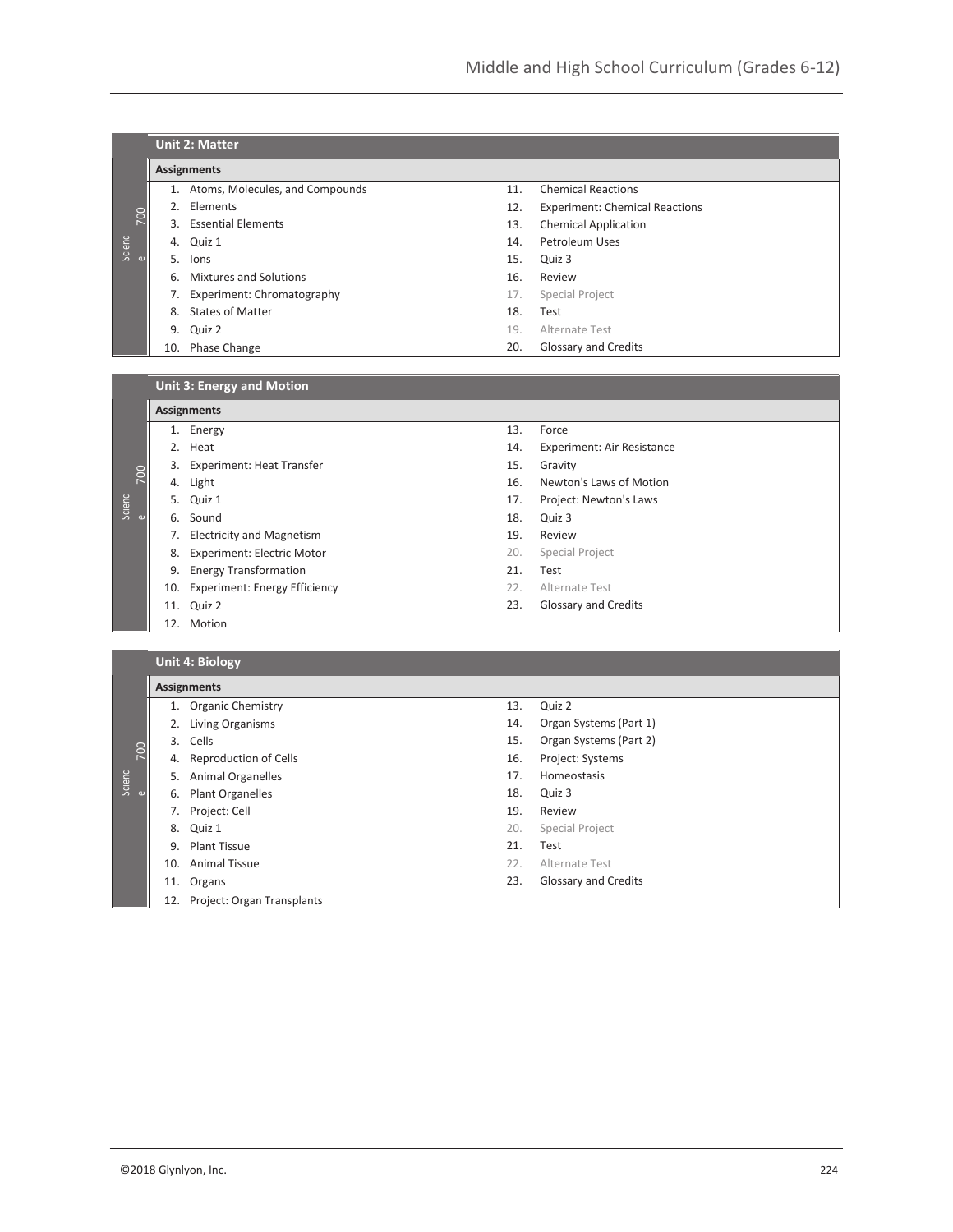|               | <b>Unit 5: Health and Disease</b>   |                                             |     |                                     |  |  |  |
|---------------|-------------------------------------|---------------------------------------------|-----|-------------------------------------|--|--|--|
|               | <b>Assignments</b>                  |                                             |     |                                     |  |  |  |
|               |                                     | 1. Pathogens                                | 12. | <b>Medical Advances</b>             |  |  |  |
|               |                                     | 2. Immune System                            | 13. | <b>Unhealthy Behaviors</b>          |  |  |  |
| $\frac{1}{6}$ |                                     | 3. Project: Lupus                           | 14. | <b>Healthy Living</b>               |  |  |  |
|               |                                     | 4. Communicable Diseases                    | 15. | Project: Personal Health Assessment |  |  |  |
|               |                                     | 5. Quiz 1                                   | 16. | Quiz 3                              |  |  |  |
|               |                                     |                                             | 17. | Review                              |  |  |  |
|               |                                     | 7. Project: Radiation Therapy               | 18. | Special Project                     |  |  |  |
|               |                                     | 8. Degenerative Diseases                    | 19. | Test                                |  |  |  |
|               |                                     | 9. Vaccinations and Immunizations           | 20. | Alternate Test                      |  |  |  |
|               |                                     | 10. Project: Public Health                  | 21. | Glossary and Credits                |  |  |  |
|               |                                     | 11. Quiz 2                                  |     |                                     |  |  |  |
|               |                                     |                                             |     |                                     |  |  |  |
|               |                                     | <b>Unit 6: Genetics</b>                     |     |                                     |  |  |  |
|               |                                     | <b>Assignments</b>                          |     |                                     |  |  |  |
|               |                                     | 1. Genetic Basics                           | 11. | Project: Ethics Essay               |  |  |  |
| <b>POC</b>    |                                     | 2. Project: Karyotype                       | 12. | Forensic DNA                        |  |  |  |
|               |                                     | 3. Asexual Reproduction                     | 13. | Project: Solve the Case             |  |  |  |
| Scienc<br>e   |                                     | 4. Sexual Reproduction                      | 14. | Quiz 3                              |  |  |  |
|               |                                     | 5. Quiz 1                                   | 15. | Review                              |  |  |  |
|               |                                     | 6. Mendelian Genetics                       | 16. | Special Project                     |  |  |  |
|               |                                     | 7. Project: Punnett Squares                 | 17. | Test                                |  |  |  |
|               |                                     | 8. Patterns of Inheritance                  | 18. | Alternate Test                      |  |  |  |
|               |                                     | 9. Quiz 2                                   | 19. | Glossary and Credits                |  |  |  |
|               |                                     | 10. Genetic Engineering and Ethics          | 20. | Project: Ethics Essay               |  |  |  |
|               | Unit 7: Ecology And The Environment |                                             |     |                                     |  |  |  |
|               |                                     |                                             |     |                                     |  |  |  |
|               |                                     | <b>Assignments</b><br>1. Ecosystems         | 14. | Quiz 2                              |  |  |  |
|               |                                     | 2. Project: Virtual Lab - Biome: Desert     | 15. | Air and Water Pollution             |  |  |  |
|               |                                     | 3. Project: Local Ecosystem                 | 16. | Project: Global Warming             |  |  |  |
|               |                                     | 4. Biodiversity                             | 17. | Project: Environmental Policies     |  |  |  |
| 200           |                                     | 5 Cycles and Energy Flow                    | 18. | <b>Energy Sources</b>               |  |  |  |
|               |                                     | 6. Limiting Factors                         | 19. | Conservation                        |  |  |  |
|               |                                     |                                             | 20. | Experiment: Biodegradability        |  |  |  |
|               |                                     | 8. Quiz 1                                   | 21. | Quiz 3                              |  |  |  |
|               |                                     | 9. Food Chains and Webs                     | 22. | Review                              |  |  |  |
|               |                                     | 10. Project: Food Web                       | 23. | Special Project                     |  |  |  |
|               |                                     | 11. Competition and Cooperation             | 24. | Test                                |  |  |  |
|               |                                     | 12. Project: Virtual Lab - Biome: Grassland | 25. | Alternate Test                      |  |  |  |
|               |                                     | 13. Symbiosis                               | 26. | Glossary and Credits                |  |  |  |